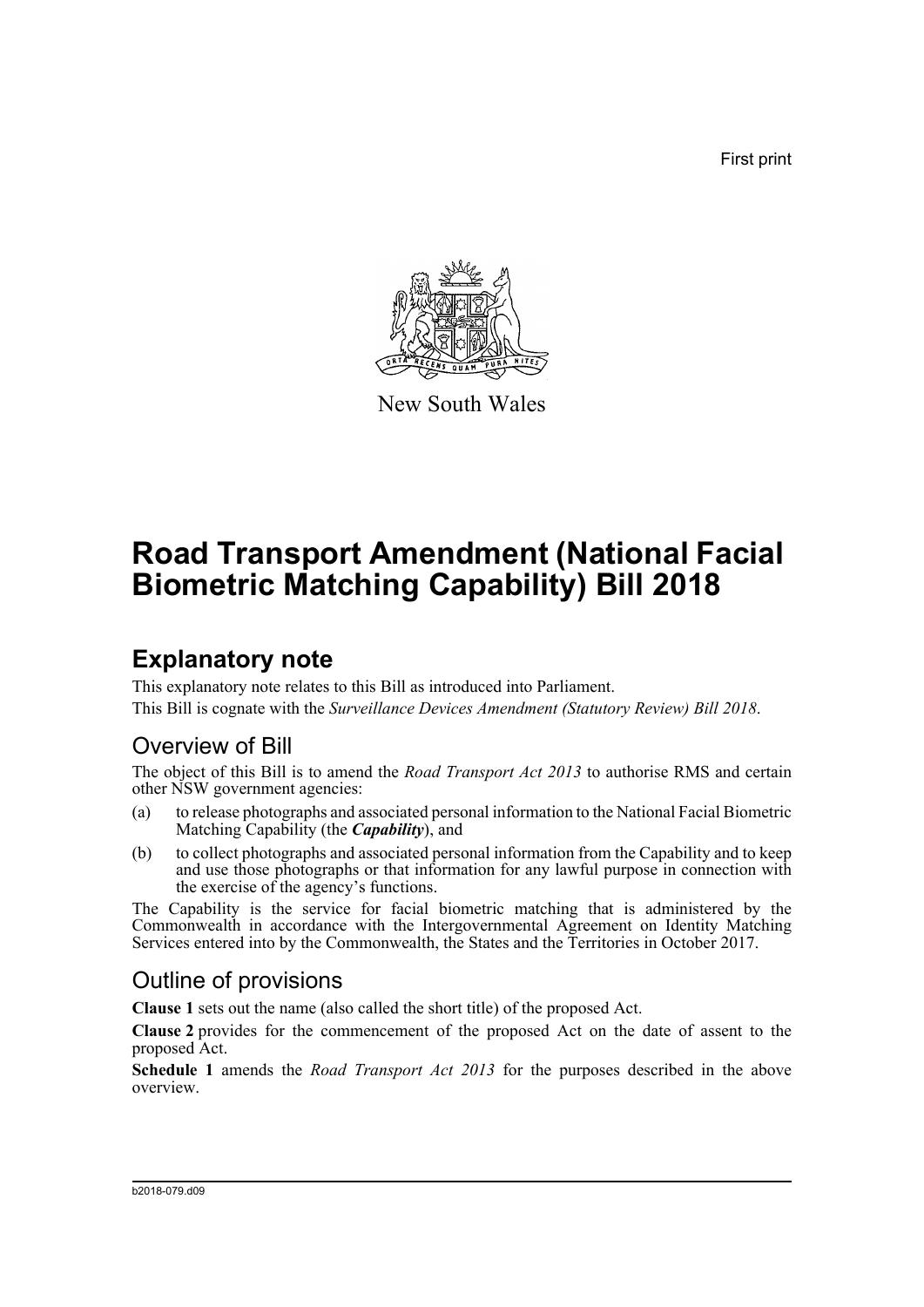First print



New South Wales

# **Road Transport Amendment (National Facial Biometric Matching Capability) Bill 2018**

## **Contents**

| Schedule 1 | Amendment of Road Transport Act 2013 No 18 |      |
|------------|--------------------------------------------|------|
|            | 2 Commencement                             |      |
|            | Name of Act                                |      |
|            |                                            | Page |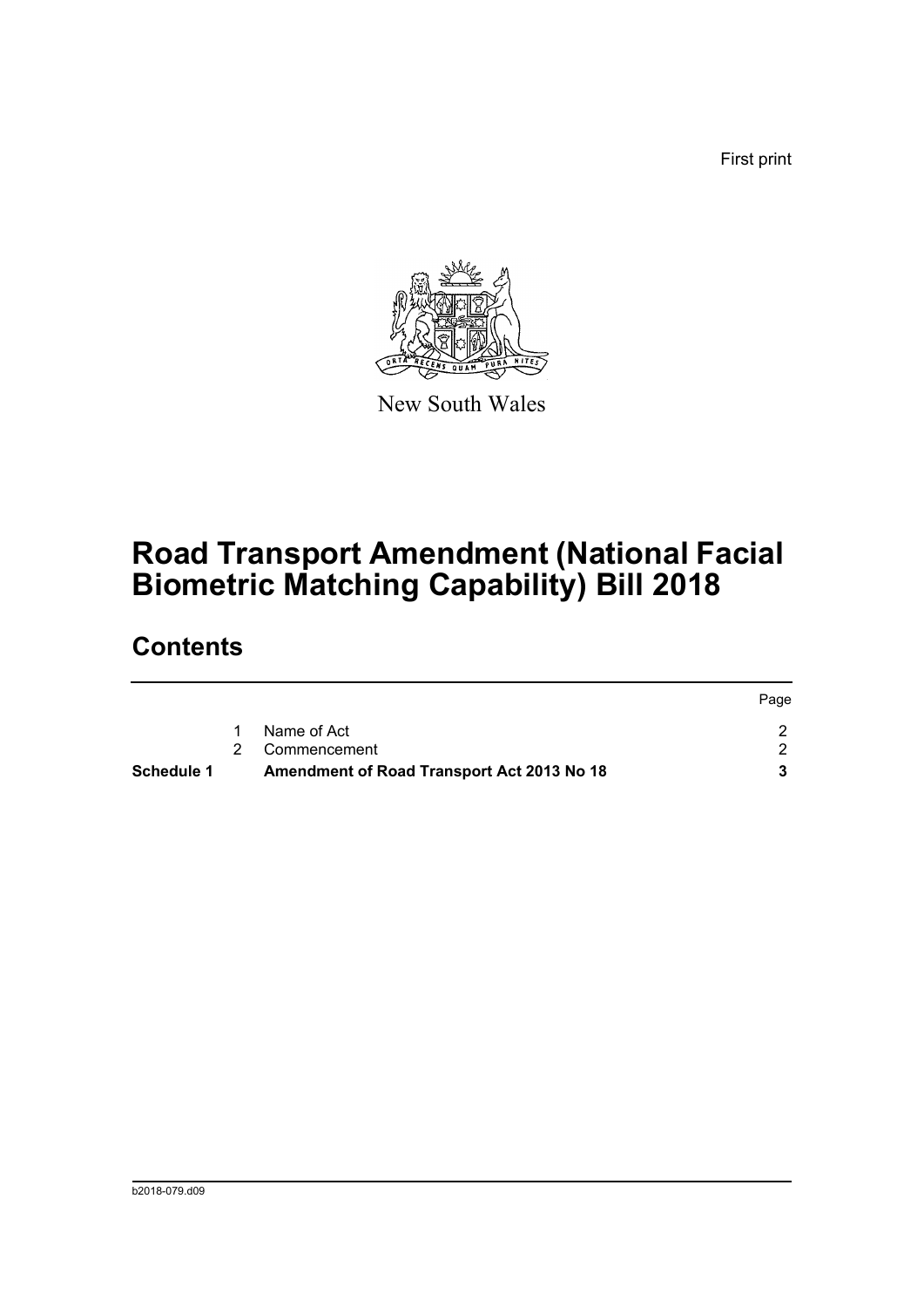

New South Wales

# **Road Transport Amendment (National Facial Biometric Matching Capability) Bill 2018**

No , 2018

#### **A Bill for**

An Act to amend the *Road Transport Act 2013* to authorise Roads and Maritime Services and certain other government agencies to collect, keep, use and release identity information in accordance with national arrangements for the sharing and matching of that information; and for related purposes.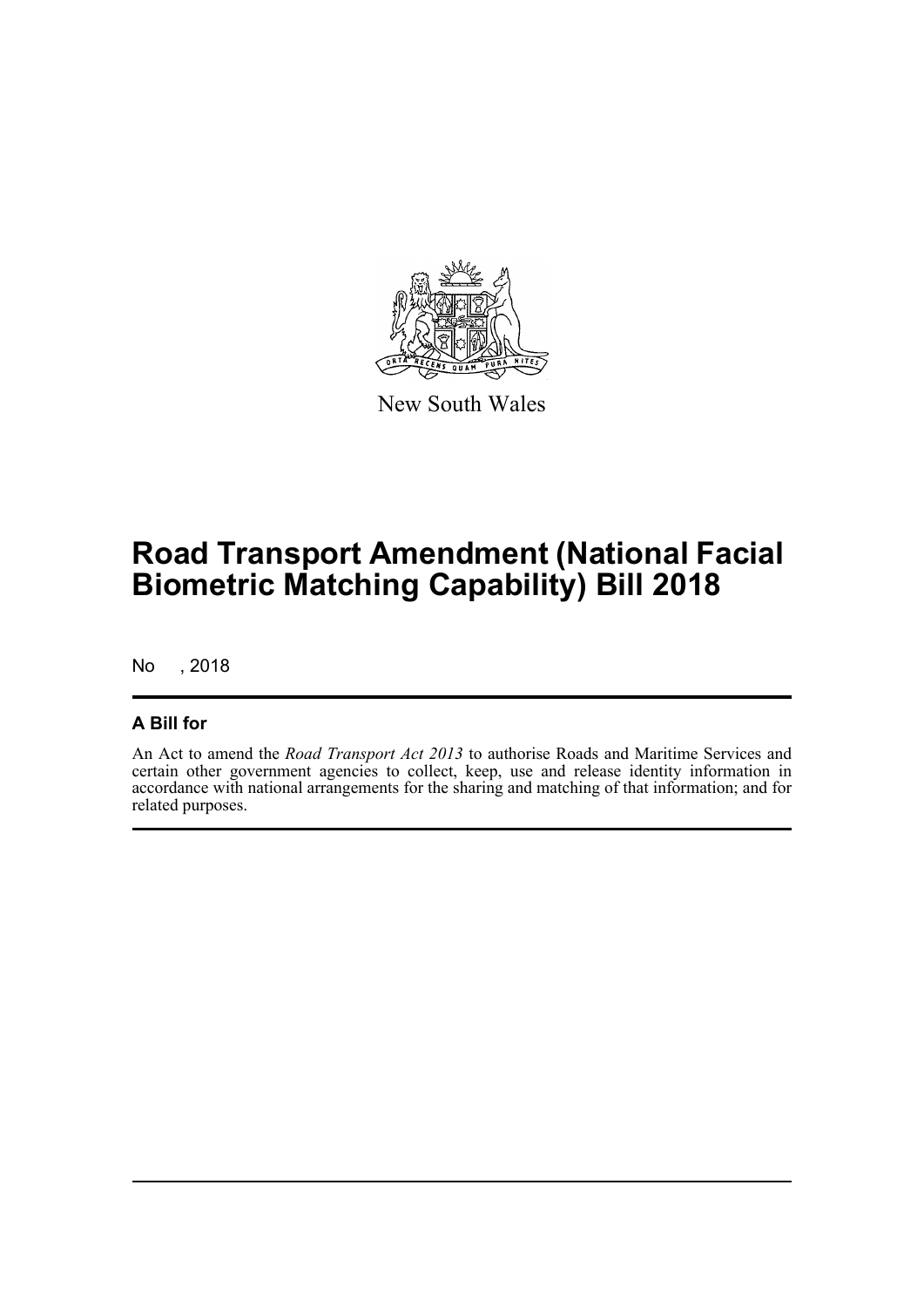Road Transport Amendment (National Facial Biometric Matching Capability) Bill 2018 [NSW]

<span id="page-3-1"></span><span id="page-3-0"></span>

| The Legislature of New South Wales enacts:                                                            |                |
|-------------------------------------------------------------------------------------------------------|----------------|
| Name of Act                                                                                           | $\overline{2}$ |
| This Act is the Road Transport Amendment (National Facial Biometric Matching<br>Capability) Act 2018. | 3<br>4         |
| <b>Commencement</b>                                                                                   | 5              |
| This Act commences on the date of assent to this Act.                                                 | 6              |
|                                                                                                       |                |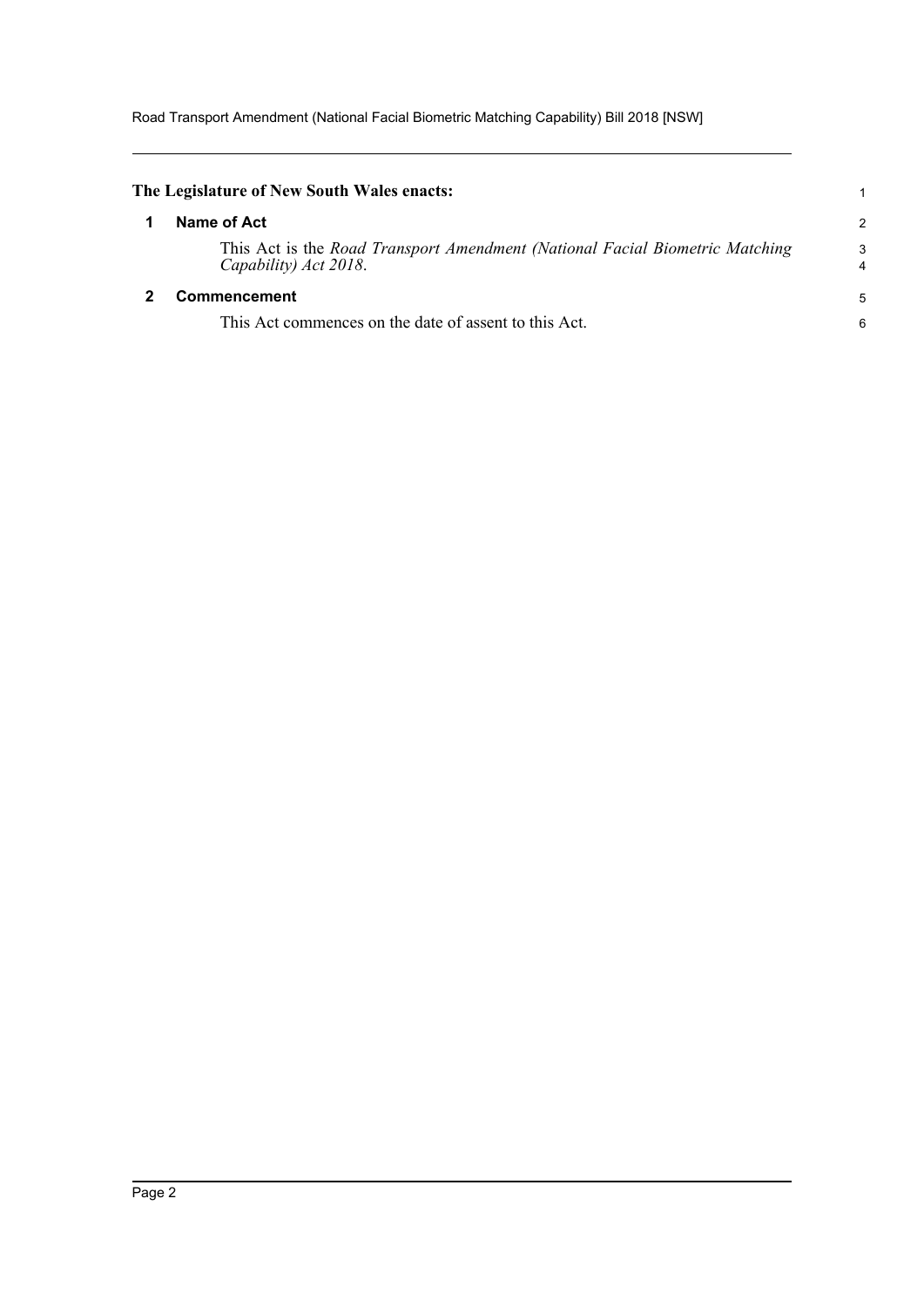<span id="page-4-0"></span>

|       | <b>Schedule 1</b> |                     | <b>Amendment of Road Transport Act 2013 No 18</b>                                                                                                                                                                                                                                       |                      |
|-------|-------------------|---------------------|-----------------------------------------------------------------------------------------------------------------------------------------------------------------------------------------------------------------------------------------------------------------------------------------|----------------------|
| [1]   |                   |                     | Section 56 Purposes for which photographs may be kept and used                                                                                                                                                                                                                          | 2                    |
|       |                   |                     | Insert after section 56 (1) (i):                                                                                                                                                                                                                                                        | З                    |
|       |                   |                     | in accordance with section 271A,<br>(ia)                                                                                                                                                                                                                                                |                      |
| $[2]$ |                   |                     | Section 57 Release of photographs prohibited                                                                                                                                                                                                                                            | 5                    |
|       |                   |                     | Insert after section 57 (1) (j):                                                                                                                                                                                                                                                        | Е                    |
|       |                   |                     | as provided by section 271A, or<br>(i)                                                                                                                                                                                                                                                  | 7                    |
| $[3]$ |                   | <b>Section 271A</b> |                                                                                                                                                                                                                                                                                         | ε                    |
|       |                   |                     | Insert after section 271:                                                                                                                                                                                                                                                               | ς                    |
|       | 271A              |                     | <b>National Facial Biometric Matching Capability</b>                                                                                                                                                                                                                                    | 10                   |
|       |                   | (1)                 | <b>Definitions</b>                                                                                                                                                                                                                                                                      | 11                   |
|       |                   |                     | In this section:                                                                                                                                                                                                                                                                        | 12                   |
|       |                   |                     | <i>associated personal information</i> , in relation to a photograph, includes the                                                                                                                                                                                                      | 13                   |
|       |                   |                     | name, date of birth, gender and address of the individual who appears in the<br>photograph.                                                                                                                                                                                             | 14                   |
|       |                   |                     | authorised government agency means:                                                                                                                                                                                                                                                     | 15<br>16             |
|       |                   |                     | the Authority or any agent of the Authority, and<br>(a)                                                                                                                                                                                                                                 | 17                   |
|       |                   |                     | (b)<br>any other government agency participating in the Capability in<br>accordance with the National Agreement.                                                                                                                                                                        | 18<br>1 <sup>c</sup> |
|       |                   |                     | <i>collect</i> from the Capability includes download from the Capability.                                                                                                                                                                                                               | 20                   |
|       |                   |                     | <b>National Agreement</b> means the Intergovernmental Agreement on Identity<br>Matching Services entered into by the Commonwealth, the States and the<br>Territories in October 2017 (as varied from time to time by the parties to the<br>agreement).                                  | 21<br>22<br>23<br>24 |
|       |                   |                     | <b>National Facial Biometric Matching Capability (or Capability)</b> means the<br>service administered by the Commonwealth under the National Agreement for<br>facial biometric matching, and includes any database or facility that is part of<br>that service.                        | 25<br>26<br>27<br>28 |
|       |                   |                     | <i>release</i> to the Capability includes upload to the Capability.                                                                                                                                                                                                                     | 29                   |
|       |                   | (2)                 | Collection of photographs and associated personal information                                                                                                                                                                                                                           | 30                   |
|       |                   |                     | An authorised government agency may collect photographs and associated<br>personal information from the National Facial Biometric Matching Capability.                                                                                                                                  | 31<br>32             |
|       |                   | (3)                 | Sections 9 and 10 of the Privacy and Personal Information Protection Act<br>1998 do not apply in relation to photographs and personal information<br>collected by an authorised government agency from the Capability.                                                                  | 33<br>34<br>35       |
|       |                   | (4)                 | Keeping and use of photographs and associated personal information                                                                                                                                                                                                                      | 36                   |
|       |                   |                     | An authorised government agency may, for any lawful purpose in connection<br>with the exercise of its functions, keep and use photographs and associated<br>personal information obtained from, or disclosed to the agency under, the<br>National Facial Biometric Matching Capability. | 37<br>38<br>39<br>40 |